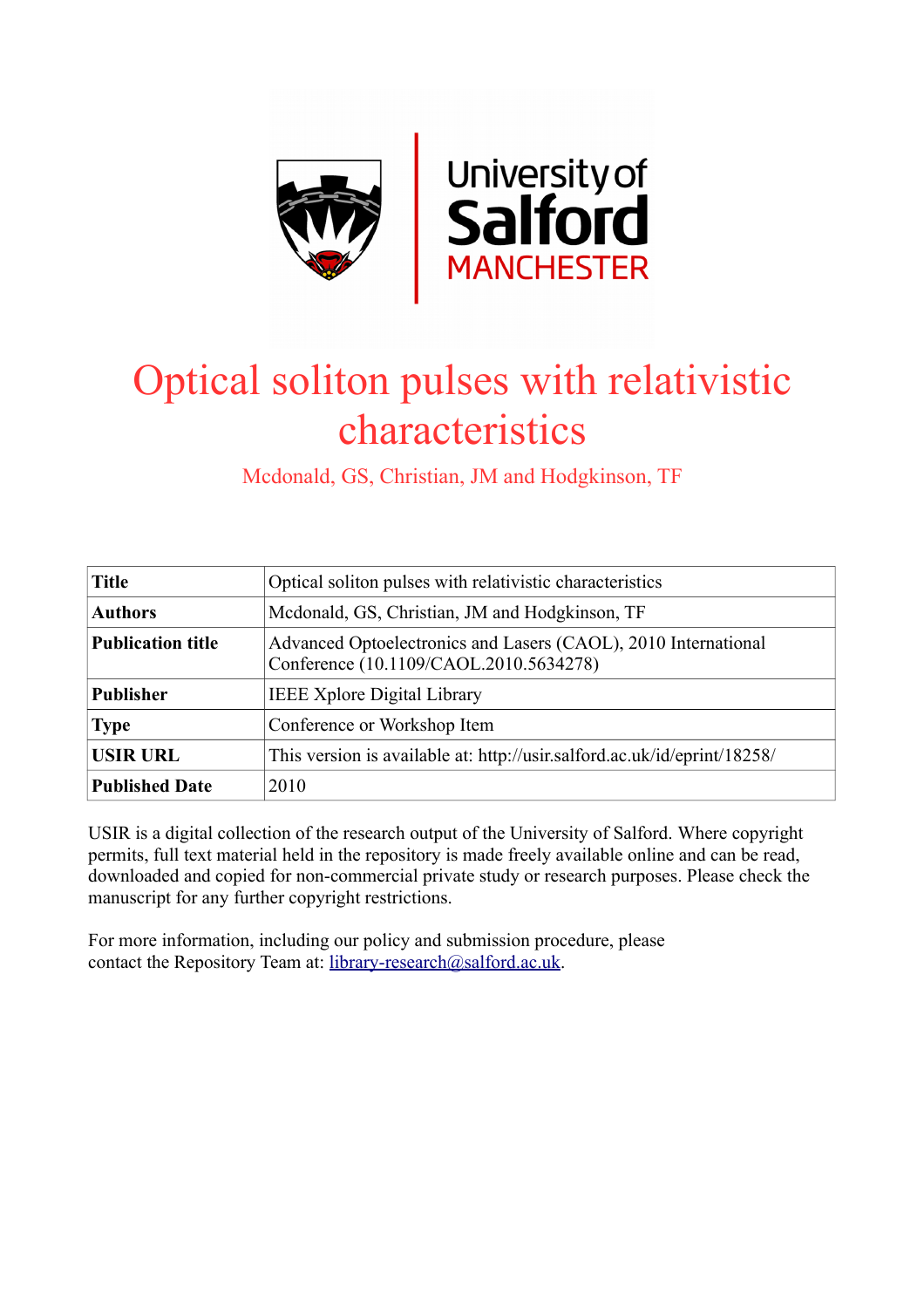© 2010, IEEE. Reprinted, with permission, from McDonald, G, Christian, J and Hodgkinson, T, Optical soliton pulses with relativistic characteristics, Advanced Optoelectronics and Lasers (CAOL), 2010 International Conference, 2010.

This material is posted here with permission of the IEEE. Such permission of the IEEE does not in any way imply IEEE endorsement of any of the University of Salford's products or services. Internal or personal use of this material is permitted. However, permission to reprint/republish this material for advertising or promotional purposes or for creating new collective works for resale or redistribution must be obtained from the IEEE by writing t[o pubs-permissions@ieee.org.](mailto:pubs-permissions@ieee.org)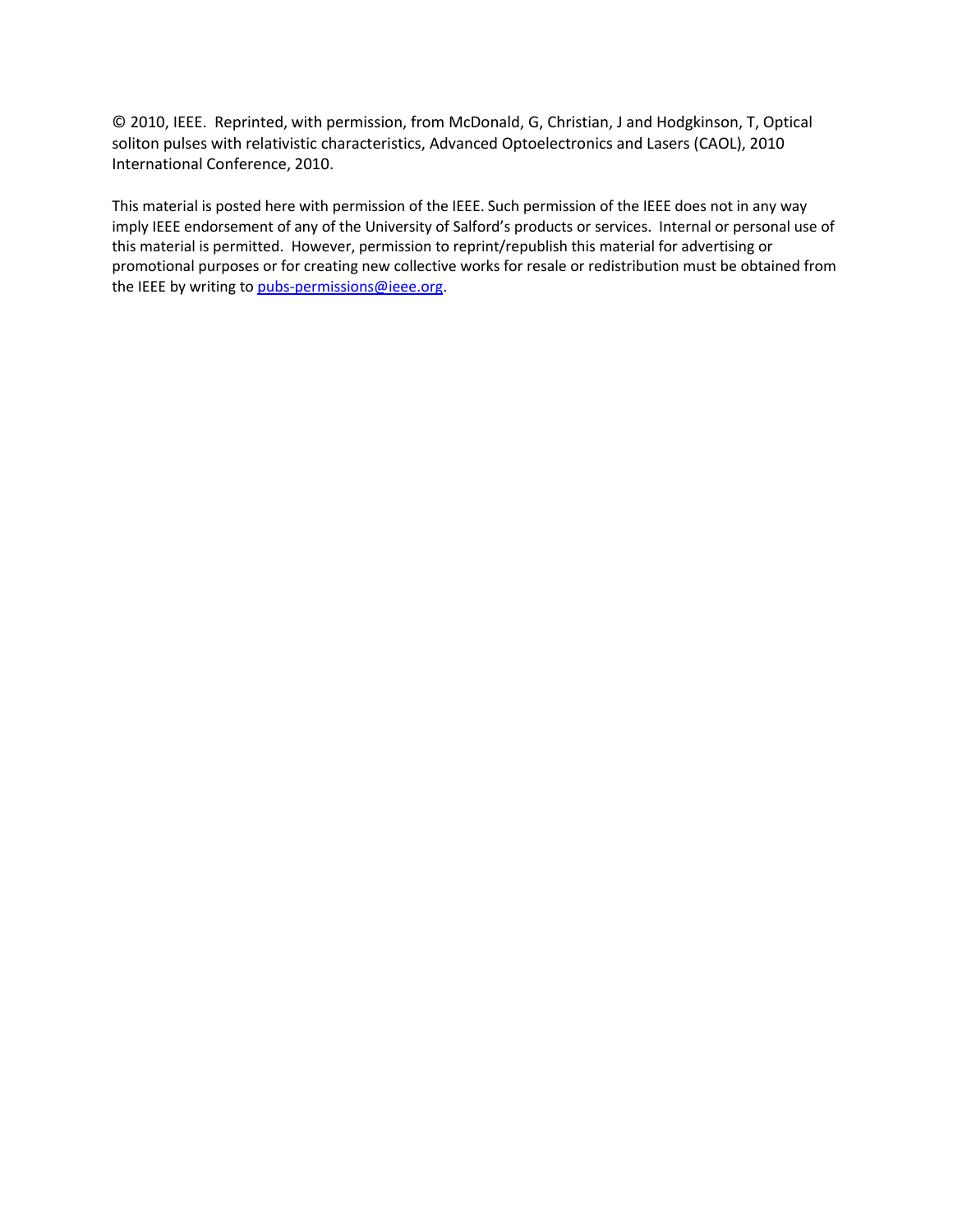# Optical soliton pulses with relativistic characteristics

G. S. McDonald, J. M. Christian, T. F. Hodgkinson

Materials & Physics Research Centre, University of Salford, U.K.

**Abstract:** The slowly varying envelope approximation (SVEA) and the ensuing Galilean boost to a local time frame are near-universal features of conventional scalar pulse models. They have enjoyed unbridled longevity in the literature over the past forty years for two main reasons. Firstly, they often provide an adequate description of the phenomena being observed. Secondly, a large body of knowledge exists on how to solve the resultant parabolic governing equations. In this Invited presentation, we consider the consequences of relaxing both the SVEA and the Galilean boost. These two artefacts are tightly connected, and in ways that are not always obvious. We will give a complete overview of our recent discoveries concerning a generalized nonlinear Helmholtz equation that describes optical pulses in the laboratory reference frame.

#### I. INTRODUCTION

It can be safely said that optical soliton pulses are one of the most thoroughly investigated and well-understood phenomena in nonlinear photonics. Since the seminal works of Hasegawa and Tappert [1], and later the experiments of Mollenauer et al. [2], the cornerstone of many investigations has been the slowly-varying envelope approximation (SVEA). The SVEA, in combination with a subsequent Galilean boost to a local time frame, tends to reduce the complexity of the longitudinal (spatial) part of wave operator, with temporal effects (such as higher-order dispersion and Raman scattering) left unchanged. While this approach has some clear-cut advantages [by replacing the elliptic (or hyperbolic) governing equation with a parabolic one], there are some physical effects that fall outside its remit. One such effect is spatial dispersion [3], recently discussed by Biancalana and Creatore in the context of pulse envelopes in semiconductor planar waveguides [4].

Here, we report our recent discoveries surrounding a very general Helmholtz model of scalar optical pulses. By deploying similar methods to those used over the past ten years to study nonlinear beams, we have been able to derive several classes of exact analytical soliton solution to a new governing equation. Our results are fundamentally different from those already published [4] because of the frame of reference in which we analyze the pulses. They have a simple physical interpretation, and some surprising connections to special relativity have been uncovered.

### II. HELMHOLTZ PULSE MODEL

We begin by considering a scalar electric field  $E(t,z)$  that is traveling down the longitudinal axis *z* of a waveguide,

$$
E(t,z) = A(t,z) \exp[i(k_0z - \omega_0t)] + A^*(t,z) \exp[-i(k_0z - \omega_0t)],
$$
 (1)

where *t* is the time coordinate. Here,  $A(t,z)$  is the envelope that modulates a carrier wave with optical frequency  $\omega_0$  and propagation constant  $k_0 = n_0 \omega_0/c$ , where  $n_0$  is the linear refractive index of the core medium at  $\omega_0$  and  $c$  is the vacuum speed of light. The transverse spatial variation of the electric field is controlled by the structure of the waveguide itself. By substituting Eq. (1) into the corresponding Maxwell equations and Fourier transforming to the temporal frequency domain, it can be shown that [5]

$$
\frac{\partial^2 \tilde{A}}{\partial z^2} + i2k_0 \frac{\partial \tilde{A}}{\partial z} + \left(k^2 - k_0^2\right) \tilde{A} = 0 ,
$$
 (2)

where  $\tilde{A} = \tilde{A}(\omega, z)$  denotes the Fourier transform of the pulse envelope. The parameter  $k^2$  that appears in Eq. (2) is the mode eigenvalue – it is obtained by solving Maxwell equations for the transverse part of the confined field. The factor  $(k^2 - k_0^2)$  is often approximated by  $2k_0(k - k_0)$ , and the remaining linear term  $k \equiv k(\omega)$  is expanded around  $\omega_0$  according to

$$
k(\omega) - k_0 = \sum_{j=1}^{\infty} \frac{k_j}{j!} (\omega - \omega_0)^j + \Delta k_{NL}, \qquad (3)
$$

where  $k_0 \equiv k(\omega_0)$ , and  $k_j \equiv (\partial^j k/\partial \omega^j)_{\omega 0}$  for  $j = 1, 2, 3, ...$  The last term on the right-hand side of Eq. (3) is the nonlinear correction to *k* is taken to be  $\Delta k_{\text{NL}} = n_2 I \omega_0/c$ , where  $n_2$  is the Kerr coefficient and *I* is the intensity. The summation in Eq. (3) is truncated by assuming that terms beyond  $j = 2$  make only a negligible contribution; the two expansion coefficients of interest are thus  $k_1 = (\partial k/\partial \omega)_{\omega 0}$  and  $k_2 = (\partial^2 k/\partial \omega^2)_{\omega 0}$ , which parameterize the (inverse) group velocity and (inverse) groupvelocity dispersion, respectively. By Fourier transforming back to the time domain, it can be shown that *A* must satisfy

$$
\frac{1}{2k_0} \frac{\partial^2 A}{\partial z^2} + i \left( \frac{\partial A}{\partial z} + k_1 \frac{\partial A}{\partial t} \right) - k_2 \frac{\partial^2 A}{\partial t^2} + \gamma |A|^2 A = 0 \tag{4}
$$

where the coefficient of the nonlinear term is  $\gamma = n_2/2n_0$ . At this juncture, one should recognize that the double-*z* derivative,  $\partial^2 A/\partial z^2$ , appears naturally in the governing equation [5]. It is this term that is routinely neglected in analyses of pulse propagation phenomena.

Recently, it has been shown for the first time that spatial dispersion in some semiconductor materials can provide a second contribution to the coefficient of  $\partial^2 A/\partial z^2$  [4]. This field-exciton coupling augments the propagation contribution  $1/2k_0$  to yield a lumped coefficient,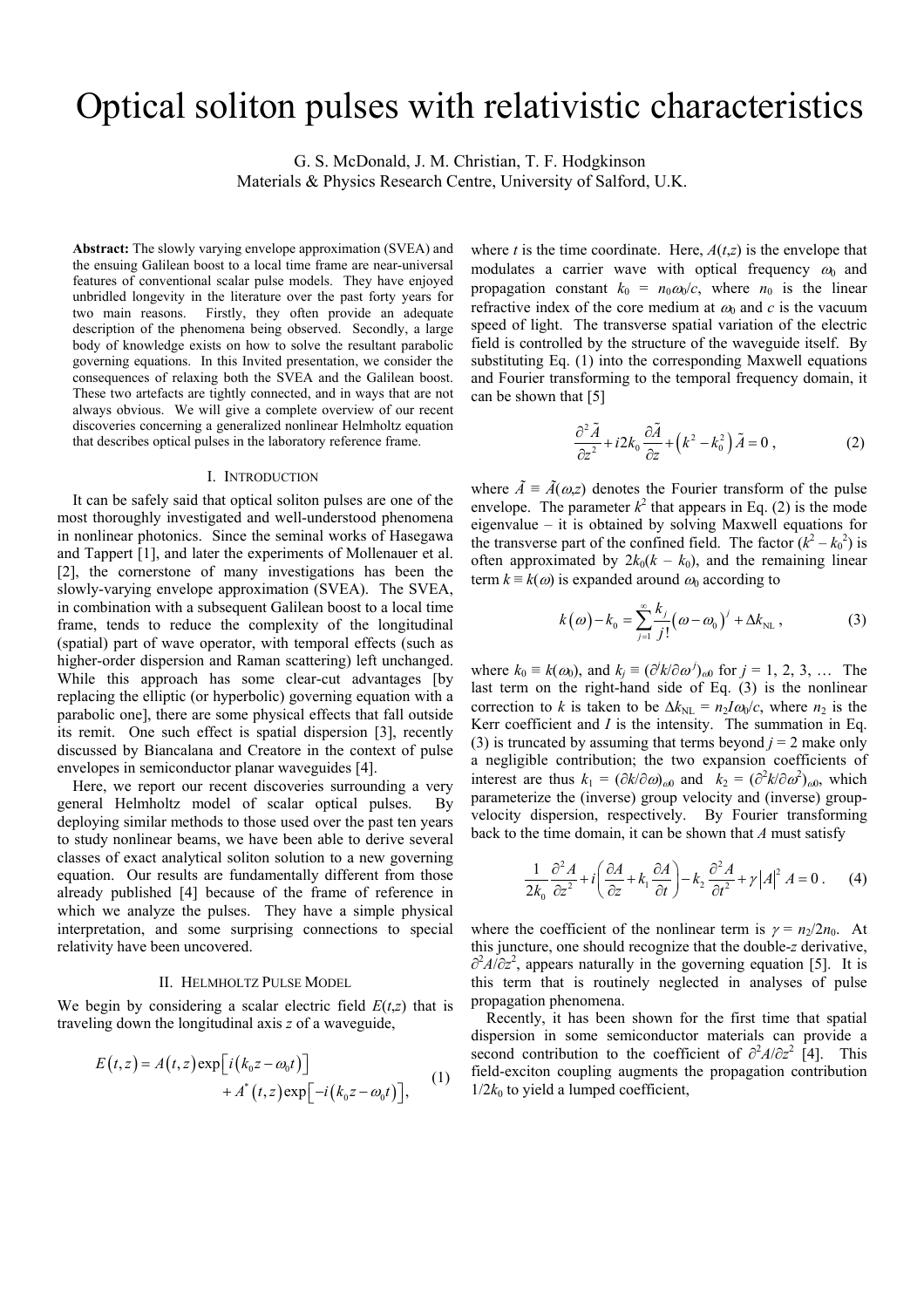$$
\frac{1}{2k_0} + \frac{n_0 \Gamma \Delta \tilde{\omega}_0}{2\delta \omega^2 c}.
$$
 (5)

Here,  $\Gamma = \hbar/2M_x^*$ ,  $M_x^*$  is the effective exciton mass,  $\tilde{\omega}_0$  is a resonant frequency,  $\Delta$  is a dimensionless parameter related to the oscillator strength for the coherent exciton-photon interaction, and  $\delta\omega$  is a frequency detuning). A salient point is that the coefficient of  $\partial^2 A/\partial z^2$  can, in principle, become negative when  $M_x^*$  < 0 [4].

 After rescaling, the following governing equation for the dimensionless envelope *u* may be derived:

$$
\kappa \frac{\partial^2 u}{\partial \zeta^2} + i \left( \frac{\partial u}{\partial \zeta} + \alpha \frac{\partial u}{\partial \tau} \right) + \frac{s}{2} \frac{\partial^2 u}{\partial \tau^2} + |u|^2 u = 0.
$$
 (6)

The normalized space and time coordinates are  $\zeta = z/L$  and  $\tau =$  $t/t_p$ , respectively, where  $t_p$  is the duration of a reference pulse and  $L = t_p^2/|k_2|$ . The sign of the group velocity dispersion is flagged by  $s = \pm 1 = -\text{sgn}(k_2)$  (+1 for anomalous; -1 for normal), and  $\alpha = k_1 t_p / |k_2|$ . The spatial dispersion parameter is  $\kappa$  $= \kappa_0 + D$ , where  $\kappa_0 = 1/2k_0L = c|k_2|/2n_0\omega_0t_p^2$  and  $D =$  $n_0 \Gamma \Delta \omega_0 / 2 \delta \omega^2 cL = |k_2| n_0 \Gamma \Delta \omega_0 / 2 \delta \omega^2 c t_p^2$ . Finally,  $u = A/A_0$ , where  $A_0 = (\gamma L)^{-1/2} = (2n_0/k_2!/n_2t_p^2)^{1/2}$ .

# III. MODELS IN THE LOCAL TIME FRAME

When considering problems involving pulse propagation, one typically follows a prescribed route to get from the more general nonlinear-Helmholtz governing equation (6) to the more straightforward nonlinear-Schrödinger (NLS) model. Firstly, one typically invokes the SVEA by arguing that the term in  $\partial^2 u / \partial \zeta^2$  is small. A Galilean boost to a frame moving at the group velocity  $1/\alpha$  is then implemented by defining

$$
\tau_{\text{loc}} = \tau - \alpha \zeta \quad \text{and} \quad \zeta_{\text{loc}} = \zeta . \tag{7a,b}
$$

The coordinates ( $\tau_{loc}$ ,  $\zeta_{loc}$ ) are typically referred to as the "local time frame". They define a unique frame of reference in which a pulse centered on the carrier frequency  $\omega_0$  is *at rest*. In this rest frame, the field *u* satisfies the familiar NLS equation with a cubic nonlinearity,

$$
i\frac{\partial u}{\partial \zeta_{\text{loc}}} + \frac{s}{2} \frac{\partial^2 u}{\partial \tau_{\text{loc}}^2} + |u|^2 u = 0, \qquad (8)
$$

for which many different types of solution are known.

The natural question to ask is, "what happens if one keeps the  $\partial^2 u / \partial \zeta^2$  term in Eq. (6) when implementing the Galilean boost?" In that case, the governing equation takes on a crossderivative operator:

$$
\kappa \frac{\partial^2 u}{\partial \zeta_{\text{loc}}^2} + i \frac{\partial u}{\partial \zeta_{\text{loc}}} + \frac{1}{2} \left( s + 2\kappa \alpha^2 \right) \frac{\partial^2 u}{\partial \tau_{\text{loc}}^2} - 2\kappa \alpha \frac{\partial^2 u}{\partial \zeta_{\text{loc}} \partial \tau_{\text{loc}}} + |u|^2 u = 0. \tag{9}
$$

To proceed, one might, for instance, consider only those families of solutions where  $\kappa \alpha^2 \ll O(1)$ , which enables the coefficient of the temporal dispersion term to be simply *s*/2. One could also present a case, based on order-of-magnitude considerations, for omitting the cross-derivative term. In so doing, one ends up with

$$
\kappa \frac{\partial^2 u}{\partial \zeta_{\text{loc}}^2} + i \frac{\partial u}{\partial \zeta_{\text{loc}}} + \frac{s}{2} \frac{\partial^2 u}{\partial \tau_{\text{loc}}^2} + |u|^2 u = 0. \tag{10}
$$

Biancalana and Creatore have recently analysed model (10) [4], which is a temporal analogue of the well-known spatial nonlinear Helmholtz equation [6,7]. They performed a linear stability analysis [8] of its continuous-wave solutions, and derived exact analytical bright and dark solitons. The work of Biancalana and Creatore [4] is particularly important since it appears to be the first inclusion of Helmholtz-type effects in scalar pulse modelling.

# IV. THE LABORATORY FRAME

Despite the excellent progress made with model (10), the above approximations to eliminate inconvenient terms is not always going to be a fully satisfactory approach [4]. For instance, the mapping between normalized and dimensional quantities is no longer exact. With this in mind, it is instructive to compare how the mathematical structure of the two simplified models differ from the envelope equation in the laboratory frame – Eq. (8) drops two terms ( $i\alpha\partial u/\partial \tau$  and  $\kappa\partial^2 u/\partial \zeta^2$ ), while Eq. (10) drops only a single term (*i*α∂*u*/∂τ). Importantly, both simplified models admit exact analytical solutions, and this is undoubtedly one of the reasons for their success.

The nub of the problem is that if one wishes to keep the  $\kappa \partial^2 u / \partial \zeta^2$  term (which is essential, for instance, when describing spatial dispersion [4]), then Galilean boost (7) results in a local governing equation that is more complicated than the original equation! So at the outset, the conventional coordinate transformation serves no useful purpose. This leaves one with a fairly stark choice. One could either work with the approximate models (8) and (10), with all their inherent advantages and disadvantages; *or* one can abandon the nearuniversal Galilean transformation and remain in the laboratory frame.

It turns out that, if the latter option is chosen, a huge amount of progress can be made. So much, in fact, that it is surprising that analyses of optical pulses *in the laboratory frame* (i.e., in the frame where experiments are always performed and measurements made) seem to be almost completely absent from the literature. Rather than seeing how many terms can be dropped from Eq. (6), one can instead approach the problem in the reverse sense: Eq. (6) contains just *one* extra term compared to the spatial Helmholtz equation. This term even has a particularly tractable form – a linear operator *i*α∂*u*/∂<sup>τ</sup> (i.e., there are no higher-order or cross-derivatives, and no complicated nonlinearities to consider). Hence, one expects to be able to deploy the same mathematical methods [6–8] and computational [9] tools that have been used extensively over the past decade to study Helmholtz spatial solitons.